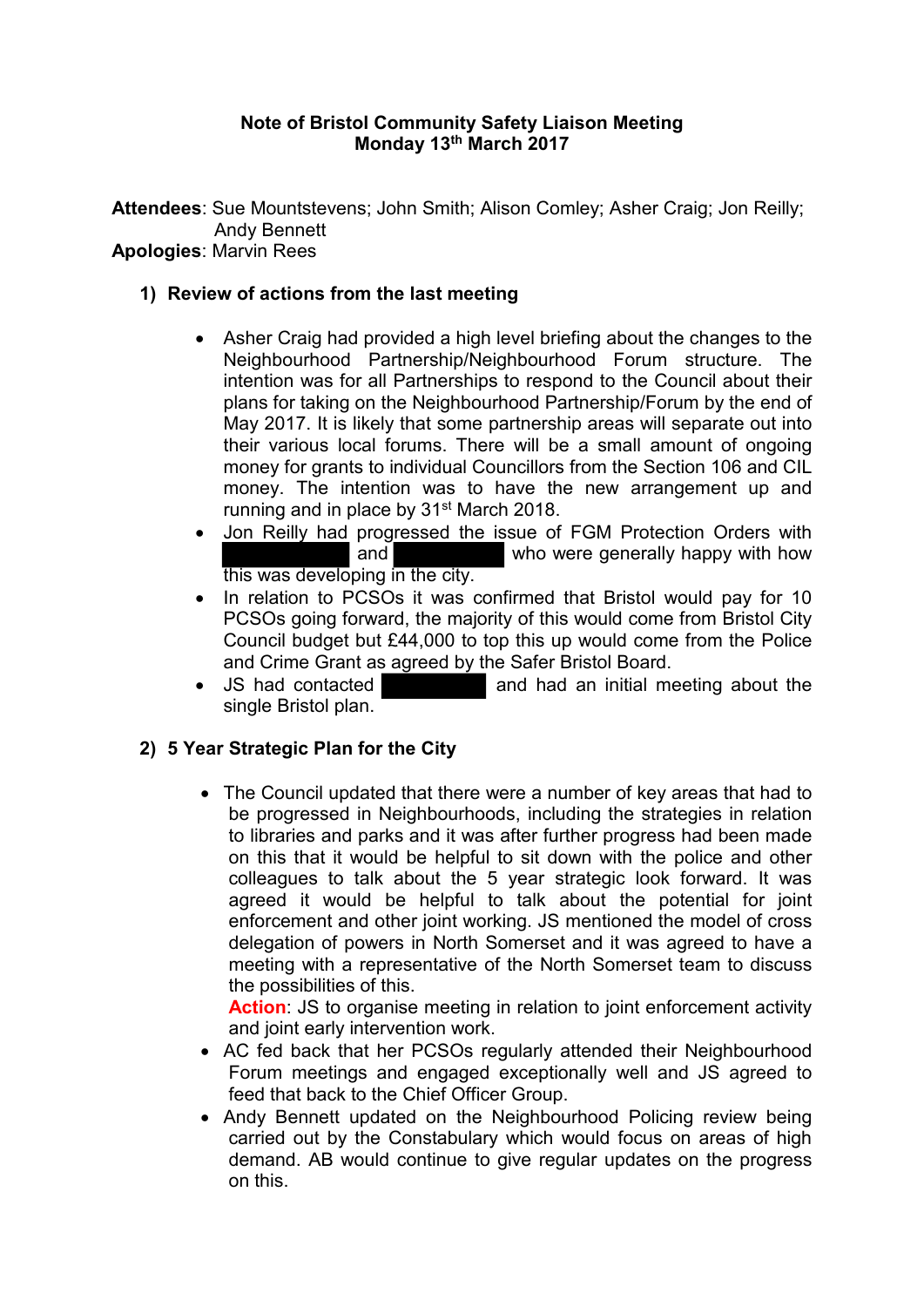## 3) Street Conflict proposal

- JR tabled a proposal involving Catch 22 working with social media to address street conflict issues. He presented an information document to AC and SM.
- SM raised concerns that were raised by First Bus with her about displacement of ASB from the Bear Pit into the bus station. AC said that First Bus had not supported the use of a public space protection order which was going to the cabinet in April. JR agreed to pick this up with

Action: JR to speak to DY and AC to ask to speak to from First.

**Update from JR 30<sup>th</sup> March**: When the PSPO was considered for the Bear Pit I understand First Bus were asked if they wanted the bus station included but this was declined. believed the information may have been a little out of date but she will go back to and check.

## 4) Hate crime and Community Tension update

- JR/AC gave an update on the Tension Monitoring Group. The Bristol IAG were also looking at the issue of Hate crime.
- SM asked if AC was picking up any community tension linked to the Justice for Judah campaign. AC replied that no, there was no additional tension she was picking up  $-$  any concerns were being dealt with through the normal channels. The Justice for Judah campaign work was continuing and she knew that they were engaging with the OPCC on various issues including the Scrutiny of Police Powers Panel.

## 5) Other

- SM raised the BCC Voluntary Sector Prospectus Funding changes - $\bullet$ the OPCC had been approached by a number of people raising concerns about the cuts which had been made to the funding by Bristol City Council. Councillor AC agreed to share a list of those who had received funding and who hadn't. It was also agreed to share intelligence on potential additional sources of funding like the West of England LEP and the Commissioner's Community Action Fund.
- JS raised the Police Transformation Fund in particular there was an opportunity to pull together a local bid in relation to a representative workforce. JS would like to propose a bid of working with the Public Sector Manifesto for Race Equality Leadership Group on a joint approach to diversity in the workforce across the public sector in Bristol. AC and CAC were very supportive of this. On May 2<sup>nd</sup> Bristol City Council are organising a second City Roundtable on Inclusive not  $Exclusive$ would be in attendance and the Step Up city wide talent pipeline scheme would also be discussed.
- The West of England combined authority was discussed. SM registered that once the Mayor had been elected the PCC and the